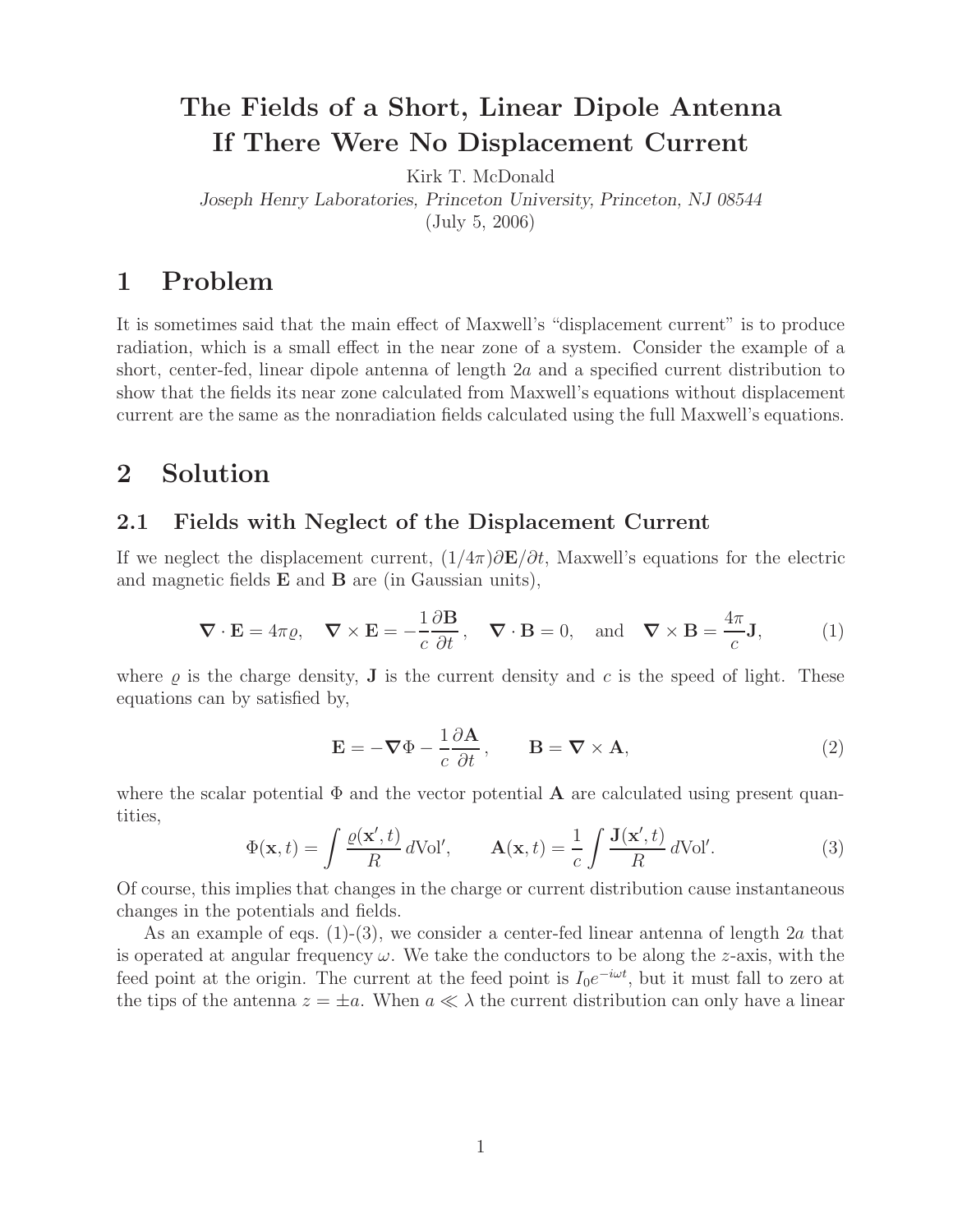dependence on z, so its form must be,<sup>1</sup>

$$
I(|z| < a, t) = I_0 e^{-i\omega t} \left( 1 - \frac{|z|}{a} \right). \tag{4}
$$

The charge distribution  $\rho(z, t)$  along the antenna can be deduced from the current distribution (4) using the equation of continuity (*i.e.*, charge conservation), which has the form  $\partial I/\partial z = -\partial \varrho/\partial t$  Thus,

$$
\varrho(|z| < a, t) = \pm \frac{i I_0 e^{-i\omega t}}{a\omega} = \pm \frac{i I_0 e^{-i\omega t}}{cka},\tag{5}
$$

where the  $+(-)$  sign holds for  $z > (<) 0$ , and  $k = \omega/c$ .

Using eqs. (4) and (5) in eq. (3) we see that the scalar potential  $\Phi$  is 90 $\degree$  out of phase with the vector potential **A**. The time derivative ∂**A**/∂t is 90◦ out of phase with **A**, and hence is in phase with  $\Phi$ . Then, eq. (2) indicates that the electric and magnetic fields are 90◦ out of phase throughout all space, IF the "displacement current" is neglected.

In detail, we find in cylindrical coordinates  $(\rho, \phi, z)$  that,

$$
\Phi(\rho,\phi,z,t) = Re \frac{iI_0 e^{-i\omega t}}{cka} \left( \int_0^a \frac{dz'}{\sqrt{\rho^2 + (z-z')^2}} - \int_{-a}^0 \frac{dz'}{\sqrt{\rho^2 + (z-z')^2}} \right)
$$
  
\n
$$
= \frac{I_0}{cka} \sin(\omega t) \left\{ \ln \left[ \sqrt{\rho^2 + (z-a)^2} - (z-a) \right] + \ln \left[ \sqrt{\rho^2 + (z+a)^2} - (z+a) \right] -2\ln \left[ \sqrt{\rho^2 + z^2} - z \right] \right\},
$$
\n(6)

and,

$$
A_{z}(\rho,\phi,z,t) = Re \frac{I_{0}}{c} e^{-i\omega t} \left( \int_{0}^{a} \frac{(1-z'/a) dz'}{\sqrt{\rho^{2} + (z-z')^{2}}} + \int_{-a}^{0} \frac{(1+z'/a) dz'}{\sqrt{\rho^{2} + (z-z')^{2}}} \right)
$$
  

$$
= -\frac{I_{0}}{ca} cos(\omega t) \left\{ (z-a) \ln \left[ \sqrt{\rho^{2} + (z-a)^{2}} - (z-a) \right] + (z+a) \ln \left[ \sqrt{\rho^{2} + (z+a)^{2}} - (z+a) \right] - 2z \ln \left[ \sqrt{\rho^{2} + z^{2}} - z \right] + \left( \sqrt{\rho^{2} + (z-a)^{2}} + \sqrt{\rho^{2} + (z+a)^{2}} - 2\sqrt{\rho^{2} + z^{2}} \right) \right\}, \tag{7}
$$

which satisfy the Lorenz gauge condition,

$$
\nabla \cdot \mathbf{A} + \frac{1}{c} \frac{\partial \Phi}{\partial t} = 0.
$$
 (8)

Far from the antenna the potentials (6) and (7) simplify to the forms,

$$
\Phi \approx \frac{I_0 az}{c k r_0^3} \sin(\omega t), \quad \text{and} \quad A_z \approx \frac{I_0 a}{c r_0} \cos(\omega t), \tag{9}
$$

<sup>1</sup>In an actual antenna with conducting arms there exists a small current that is 90◦ out of phase with the drive current, and which vanishes at  $z = 0$  as well as  $z = \pm a$ . This current is needed to provide some additional electric field in the near zone such that the tangential component of the total electric field vanishes along the (good) conductors. Here, we assume the current somehow has the form (4), and that the antenna arms are not actually conductors.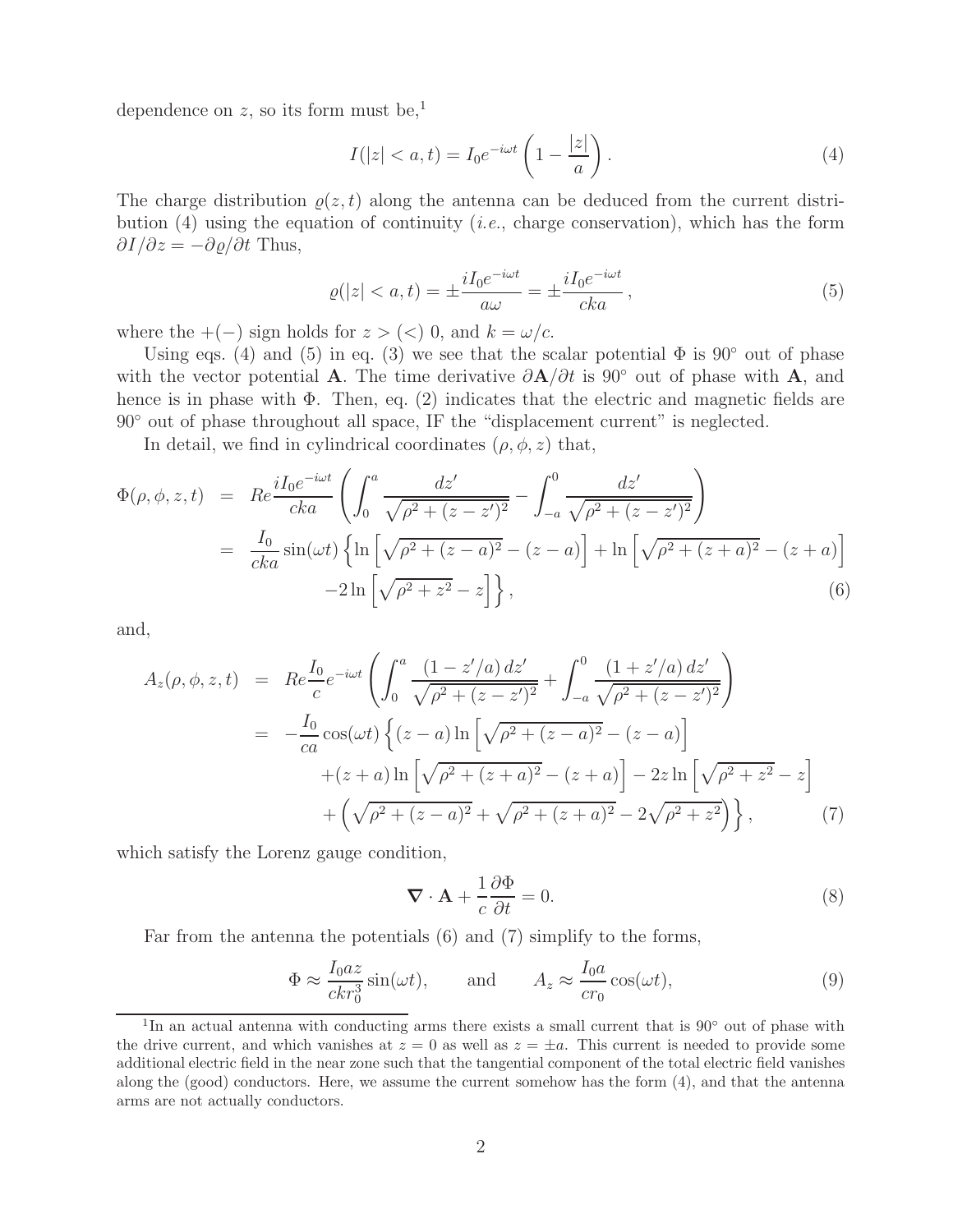where  $r_0 = \sqrt{\rho^2 + z^2}$ . The far-zone scalar potential is that of a dipole consisting of charges  $\pm iI_0/\omega$  separated by distance a, and the vector potential is that due to a length a of current  $I_0$ , with both potentials oscillating at frequency  $\omega$ .

The magnetic field has only a  $\phi$  component, and varies only as  $\cos(\omega t)$ ,

$$
B_{\phi} = -\frac{\partial A_z}{\partial \rho} = \frac{\rho I_0}{ca} \cos(\omega t) \left[ \frac{1}{r_1 - (z - a)} + \frac{1}{r_2 - (z + a)} - \frac{2}{r_0 - z} \right]
$$
  

$$
= \frac{I_0}{c\rho a} (r_1 + r_2 - 2r_0) \cos(\omega t) \approx \frac{I_0 a \sin \theta}{c r_0^2} \cos(\omega t), \tag{10}
$$

where the approximation holds for  $r_0 \gg a$ , and the distances  $r_1$  and  $r_2$  are from the tips of the antenna to the observation point, as shown in the figure below, where,

$$
r_0^2 = \rho^2 + a^2, \qquad r_1^2 = \rho^2 + (z - a)^2, \qquad r_2^2 = \rho^2 + (z + a)^2.
$$
 (11)

The  $\rho$  component of the electric field is,

$$
E_{\rho} = -\frac{\partial \Phi}{\partial \rho} = -\frac{\rho I_0}{cka} \sin(\omega t) \left[ \frac{1}{r_1(r_1 - (z - a))} + \frac{1}{r_2(r_2 - (z + a))} - \frac{2}{r_0(r_0 - z)} \right]
$$
  
= 
$$
-\frac{I_0}{c\rho ka} \left[ \frac{z - a}{r_1} + \frac{z + a}{r_2} - \frac{2z}{r_0} \right] \sin(\omega t) \approx \frac{3I_0 a \cos \theta \sin \theta}{c k r_0^3} \sin(\omega t),
$$
 (12)

and the z component of the electric field is,

$$
E_z = -\frac{\partial \Phi}{\partial z} - \frac{1}{c} \frac{\partial A_z}{\partial t} = \frac{I_0}{cka} \sin(\omega t) \left\{ \frac{1}{r_1} + \frac{1}{r_2} - \frac{2}{r_0} -k^2 [r_1 + r_2 - 2r_0 + (z - a) \ln(r_1 - z + a) + (z + a) \ln(r_2 - z - a) - 2z \ln(r_0 - z)] \right\}
$$
  

$$
\approx \frac{I_0 a}{ck} \left( \frac{3 \cos^2 \theta - 1}{r_0^3} + \frac{k^2}{r_0} \right) \sin(\omega t), \tag{13}
$$

where the approximation hold at large distances. The electric field varies only as  $sin(\omega t)$ .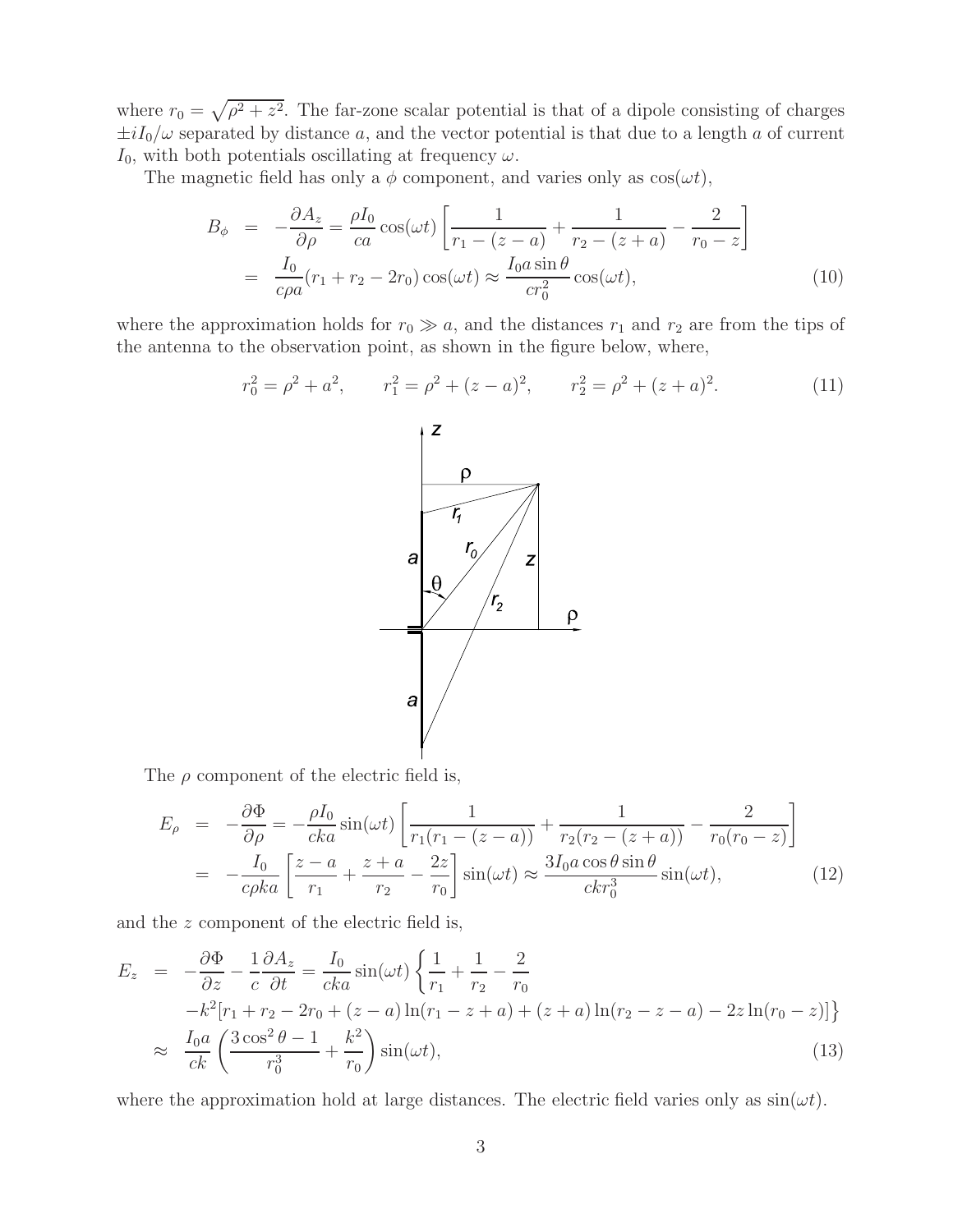The components of the electric field in spherical coordinates for  $r_0 \gg a$  are,

$$
E_r \approx \frac{I_0 a}{ck} \left(\frac{2}{r_0^3} - \frac{k^2}{r_0}\right) \cos\theta \sin(\omega t), \qquad E_\theta \approx \frac{I_0 a}{ck} \left(\frac{1}{r_0^3} + \frac{k^2}{r_0}\right) \sin\theta \sin(\omega t). \tag{14}
$$

For large  $r_0$  the electric field, but not the magnetic field, has a term that falls off as  $1/r_0$ . Since **E** and **B** are out of phase the time-average Poynting vector is zero, and there is no (time-average) transport of energy away from the source when displacement current is neglected.

In the near zone, where  $kr_j \ll 1$  for  $j = 0, 1, 2$  the nonzero field components can be written as,

$$
B_{\phi}(kr_j \ll 1) = \frac{I_0}{c\rho a}[r_1 + r_2 - 2r_0] \cos(\omega t), \qquad (15)
$$

$$
E_{\rho}(kr_j \ll 1) = -\frac{I_0}{c\rho ka} \left[ \frac{z-a}{r_1} + \frac{z+a}{r_2} - \frac{2z}{r_0} \right] \sin(\omega t), \tag{16}
$$

$$
E_z(kr_j \ll 1) \approx \frac{I_0}{cka} \left[ \frac{1}{r_1} + \frac{1}{r_2} - \frac{2}{r_0} \right] \sin(\omega t). \tag{17}
$$

### **2.2 Near Fields When Displacement Current Is Included**

This section follows sec. 2.3 of [1] as to the near fields of a linear dipole antenna of length 2a, with an assumed current distribution,

$$
I(z,t) = I_0 \frac{\sin[k(a - |z|)] \cos \omega t}{\sin ka},
$$
\n(18)

which is normalized such that  $I(z = 0) = I_0 \cos \omega t$ .

The electric and magnetic fields can be calculated from the retarded vector potential, which has only a z-component in this example,

$$
A_z(\mathbf{x},t) = \frac{1}{c} \int_{-a}^{a} dz' \, \frac{I(z',t'=t-R/c)}{R} = \frac{I_0 e^{-i\omega t}}{c} \int_{-a}^{a} dz' \, \sin\sin[k(a-|z'])] \frac{e^{ikR}}{R},\qquad(19)
$$

where  $k = 2\pi/\lambda = \omega/c$  and  $R = |\mathbf{x} - \mathbf{x}'|$ . Then, the fields **E** and **B** are related by<sup>2</sup>

$$
\mathbf{B} = \nabla \times \mathbf{A}, \quad \text{and} \quad \left[\frac{i}{kc}\frac{\partial \mathbf{E}}{\partial t} = \right] \mathbf{E} = \frac{i}{k}\nabla \times \mathbf{B}.
$$
 (20)

We evaluate the field components in a cylindrical coordinate system  $(\rho, \phi, z)$  to find for a small antenna with  $ka \ll 1$ ,

$$
B_{\rho} = 0, \tag{21}
$$

$$
B_{\phi} = -Re \left\{ \frac{i I_0 e^{-i\omega t}}{c\rho k a} \left[ e^{ikr_1} + e^{ikr_2} - 2e^{ikr_0} \left( 1 - \frac{k^2 a^2}{2} \right) \right] \right\}
$$
 (22)

<sup>&</sup>lt;sup>2</sup>We note that the sequence of calculations in eqs. (19) and (20) could be interpreted as implying that the conduction current I leads to the vector potential and the magnetic field, and then the curl of the magnetic field leads to the "displacement current"  $(1/4\pi)\partial E/\partial t$ .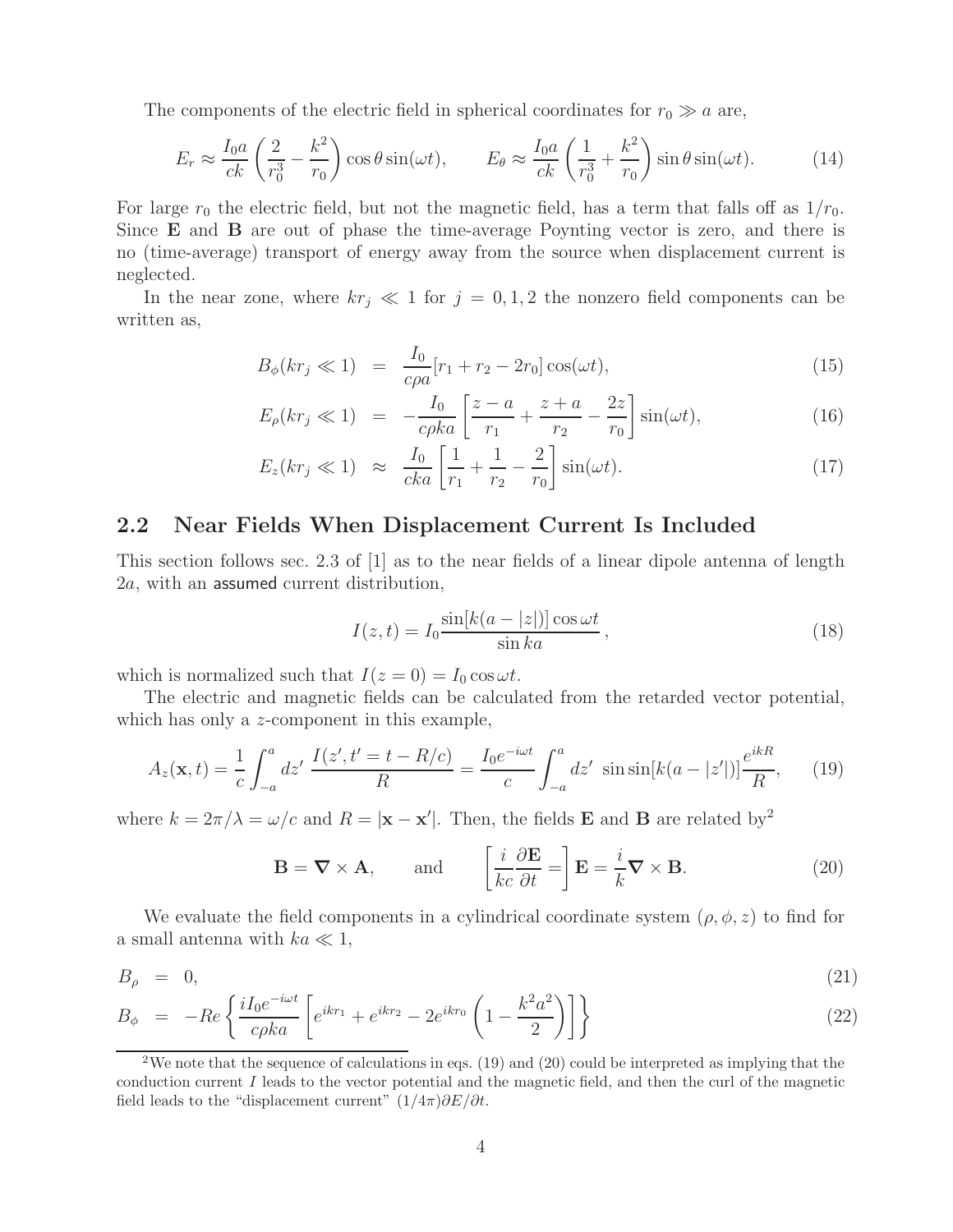$$
= \frac{I_0}{c\rho ka} \left[ \sin(kr_1 - \omega t) + \sin(kr_2 - \omega t) - 2\left(1 - \frac{k^2 a^2}{2}\right) \sin(kr_0 - \omega t) \right],
$$
\n(23)

$$
B_z = 0,
$$
  
\n
$$
E_z = -Re \left\{ \frac{iI_0 e^{-i\omega t}}{2} \left[ \frac{(z-a)e^{ikr_1}}{2} + \frac{(z+a)e^{ikr_2}}{2} - 2 \frac{ze^{ikr_0}}{2} \left( 1 - \frac{k^2 a^2}{2} \right) \right] \right\}
$$
\n(24)

$$
E_{\rho} = -Re \left\{ \frac{iI_0 e^{-i\omega t}}{c\rho ka} \left[ \frac{(z-a)e^{ikr_1}}{r_1} + \frac{(z+a)e^{ikr_2}}{r_2} - 2 \frac{ze^{ikr_0}}{r_0} \left( 1 - \frac{k^2 a^2}{2} \right) \right] \right\}
$$
  
= 
$$
\frac{I_0}{r_0} \left[ \frac{(z-a)\sin(kr_1 - \omega t)}{(z-a)\sin(kr_1 - \omega t)} + \frac{(z+a)\sin(kr_2 - \omega t)}{(z+a)\sin(kr_2 - \omega t)} - 2z \left( 1 - \frac{k^2 a^2}{2} \right) \frac{\sin(kr_0 - \omega t)}{(z-a)\sin(kr_0 - \omega t)} \right]
$$
(25)

$$
= \frac{I_0}{c\rho ka} \left[ (z-a)\frac{\sin(kr_1 - \omega t)}{r_1} + (z+a)\frac{\sin(kr_2 - \omega t)}{r_2} - 2z \left( 1 - \frac{k^2 a^2}{2} \right) \frac{\sin(kr_0 - \omega t)}{r_0} \right] \tag{27}
$$

$$
E_z = Re \left\{ \frac{i I_0 e^{-i\omega t}}{cka} \left[ \frac{e^{ikr_1}}{r_1} + \frac{e^{ikr_2}}{r_2} - 2 \frac{e^{ikr_0}}{r_0} \left( 1 - \frac{k^2 a^2}{2} \right) \right] \right\}
$$
(28)

$$
= -\frac{I_0}{cka} \left[ \frac{\sin(kr_1 - \omega t)}{r_1} + \frac{\sin(kr_2 - \omega t)}{r_2} - 2\left(1 - \frac{k^2 a^2}{2}\right) \frac{\sin(kr_0 - \omega t)}{r_0} \right].
$$
 (29)

For completeness, we also display the field components in a spherical coordinate system  $(r, \theta, \phi)$ , noting that  $\rho = r_0 \sin \theta$ ,

$$
B_r = 0,\t\t(30)
$$

$$
B_{\theta} = 0, \tag{31}
$$

$$
B_{\phi} = -Re \left\{ \frac{iI_0 e^{-i\omega t}}{cr_0 ka} \left[ e^{ikr_1} + e^{ikr_2} - 2e^{ikr_0} \left( 1 - \frac{k^2 a^2}{2} \right) \right] \sin \theta \right\}
$$
(32)

$$
= \frac{I_0}{cr_0ka} \left[ \sin(kr_1 - \omega t) + \sin(kr_2 - \omega t) - 2\left(1 - \frac{k^2a^2}{2}\right) \sin(kr_0 - \omega t) \right] \sin \theta, \quad (33)
$$

$$
E_r = Re \left\{ \frac{i a I_0 e^{-i \omega t}}{c r_0 k a} \left[ \frac{e^{i k r_1}}{r_1} - \frac{e^{i k r_2}}{r_2} \right] \right\}
$$
(34)

$$
= -\frac{I_0 a}{cr_0 ka} \left[ \frac{\sin(kr_1 - \omega t)}{r_1} - \frac{\sin(kr_2 - \omega t)}{r_2} \right],\tag{35}
$$

$$
E_{\theta} = -Re \left\{ \frac{iI_0 e^{-i\omega t}}{cr_0^2 ka \sin \theta} \left[ \frac{(r_0^2 - az)e^{ikr_1}}{r_1} + \frac{(r_0^2 + az)e^{ikr_2}}{r_2} - 2r_0 e^{ikr_0} \left( 1 - \frac{k^2 a^2}{2} \right) \right] \right\} (36)
$$
  

$$
= \frac{I_0}{cr_0^2 ka \sin \theta} \left[ (r_0^2 - az) \frac{\sin(kr_1 - \omega t)}{r_1} + (r_0^2 + az) \frac{\sin(kr_2 - \omega t)}{r_2} - 2r_0 \left( 1 - \frac{k^2 a^2}{2} \right) \sin(kr_0 - \omega t) \right].
$$
 (37)

$$
E_{\phi} = 0, \tag{38}
$$

The radiation fields are most prominent in the far zone, where  $r = r_0 \approx r_1 \approx r_2$ . In spherical coordinates the only nonzero components to the radiation fields are,<sup>3</sup>

$$
B_{\phi} = E_{\theta} = -Re\left\{\frac{iI_0ka}{c}\frac{e^{i(kr_0 - \omega t)}}{r_0}\sin\theta\right\} = \frac{I_0a}{c}\frac{\sin(kr_0 - \omega t)}{r_0}\sin\theta. \tag{39}
$$

The radiation fields depend on the small quantity ka, which permits us to identify the radiation fields in the near zone, where they are only a small part of the total fields.

<sup>&</sup>lt;sup>3</sup>Verification that eqs. (36) and (37) become eq. (39) in the far zone is a bit subtle. See [1].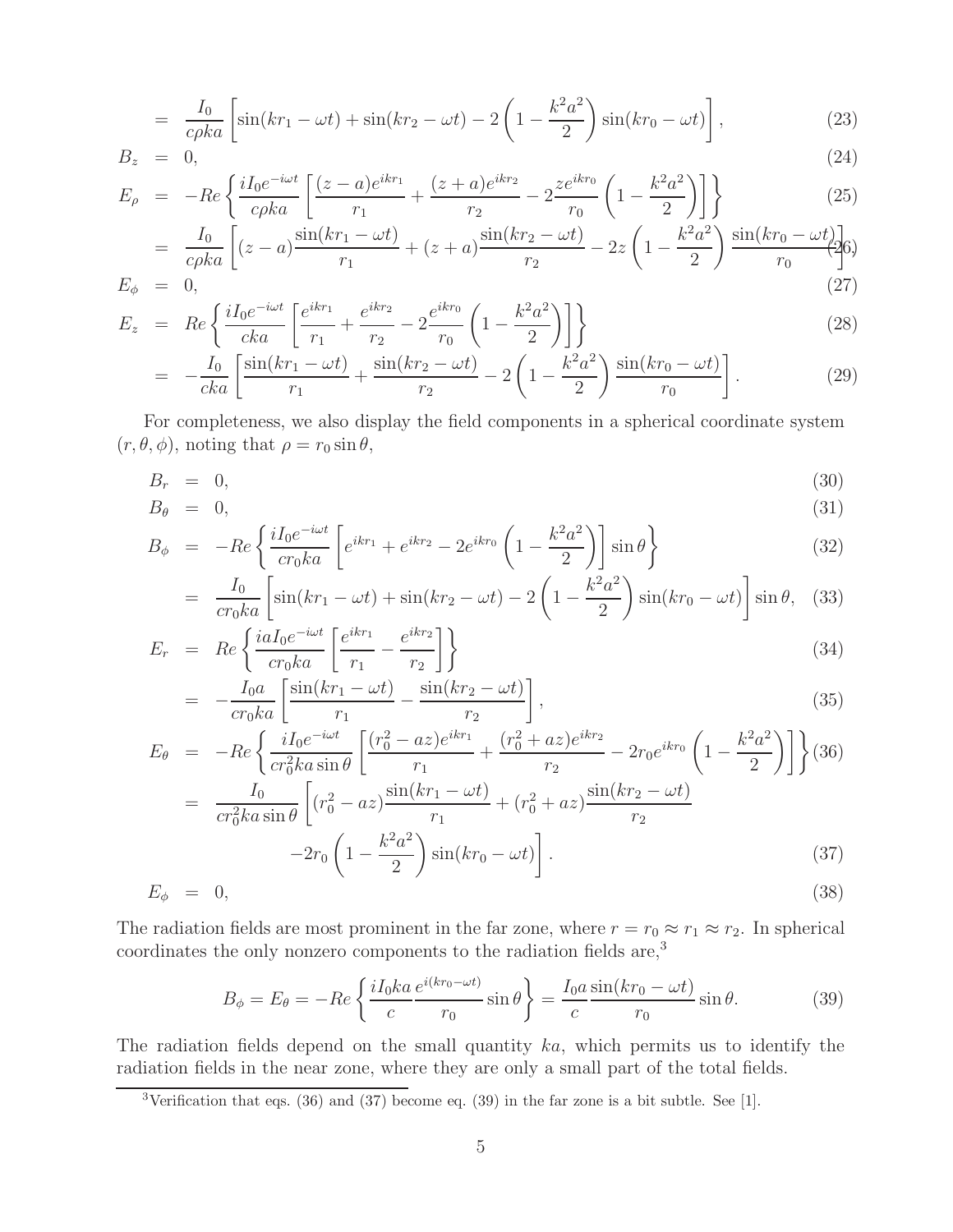Close to the antenna, where  $kr_j \ll 1$  we have  $\cos(kr_j) \approx 1$  and  $\sin(kr_j) \approx kr_j$  for  $j = 0, 1, 2$ . The nonzero field components (23), (26) and (29) in cylindrical coordinates simplify to the forms close to the antenna,

$$
B_{\phi}(kr_j \ll 1) \approx \frac{I_0}{c\rho} \left[ \frac{r_1 + r_2 - 2r_0}{a} \cos(\omega t) - ka \sin(\omega t) \right],
$$
 (40)

$$
E_{\rho}(kr_j \ll 1) \approx -\frac{I_0}{c\rho ka} \left[ \frac{z-a}{r_1} + \frac{z+a}{r_2} - \frac{2z}{r_0} \left( 1 - \frac{k^2 a^2}{2} \right) \right] \sin(\omega t), \tag{41}
$$

$$
E_z(kr_j \ll 1) \approx \frac{I_0}{cka} \left[ \frac{1}{r_1} + \frac{1}{r_2} - \frac{2}{r_0} \left( 1 - \frac{k^2 a^2}{2} \right) \right] \sin(\omega t). \tag{42}
$$

Close to the antenna all of the electric field varies as  $sin(\omega t)$ , and so is 90° out of phase with the drive current. The largest part of the magnetic field is in phase with the current, but the radiation part of the magnetic field (which varies as  $ka$ ) is 90 $\degree$  out of phase with the current, and is therefore in phase with the electric field. Furthermore, the radiation parts of the electric and magnetic field have very similar magnitudes close to the antenna, even though the total electric field is much larger than the total magnetic field here.

Thus, the assumed current distribution (4) generates radiation fields in its near zone that are similar in character to the radiation fields in the far zone:  $E_{rad} \approx B_{rad}$  in magnitude an phase, and directed at right angles to one another.

The nonradiation ("reactive") parts of the fields in the near zone are,

$$
B_{\phi}(kr_j \ll 1, \text{non rad}) \approx \frac{I_0}{c\rho a}[r_1 + r_2 - 2r_0] \cos(\omega t), \tag{43}
$$

$$
E_{\rho}(kr_j \ll 1, \text{non rad}) \approx -\frac{I_0}{c\rho ka} \left[ \frac{z-a}{r_1} + \frac{z+a}{r_2} - \frac{2z}{r_0} \right] \sin(\omega t), \tag{44}
$$

$$
E_z(kr_j \ll 1, \text{non rad}) \approx \frac{I_0}{cka} \left[ \frac{1}{r_1} + \frac{1}{r_2} - \frac{2}{r_0} \right] \sin(\omega t), \tag{45}
$$

which are the same as those found in eqs.  $(15)-(17)$  by ignoring the displacement-current in Maxwell's equations.

# **A Appendix: The Electric and Magnetic Fields are Not Just Retarded Static Fields**

It is well known that the electric and magnetic fields described by Maxwell's equations can be deduced from the retarded potentials [2],

$$
\Phi(\mathbf{x},t) = \int \frac{\varrho(\mathbf{x}',t')}{R} d\text{Vol}', \qquad \mathbf{A}(\mathbf{x},t) = \frac{1}{c} \int \frac{\mathbf{J}(\mathbf{x}',t')}{R} d\text{Vol}'. \tag{46}
$$

which have the form of the static potentials and current distributions evaluated at the retarded time  $t' = t - R/c$ , where  $R = |\mathbf{x} - \mathbf{x}'|$ , rather than at the present time. However, it does not follow that the electric and magnetic fields have the form of the static fields with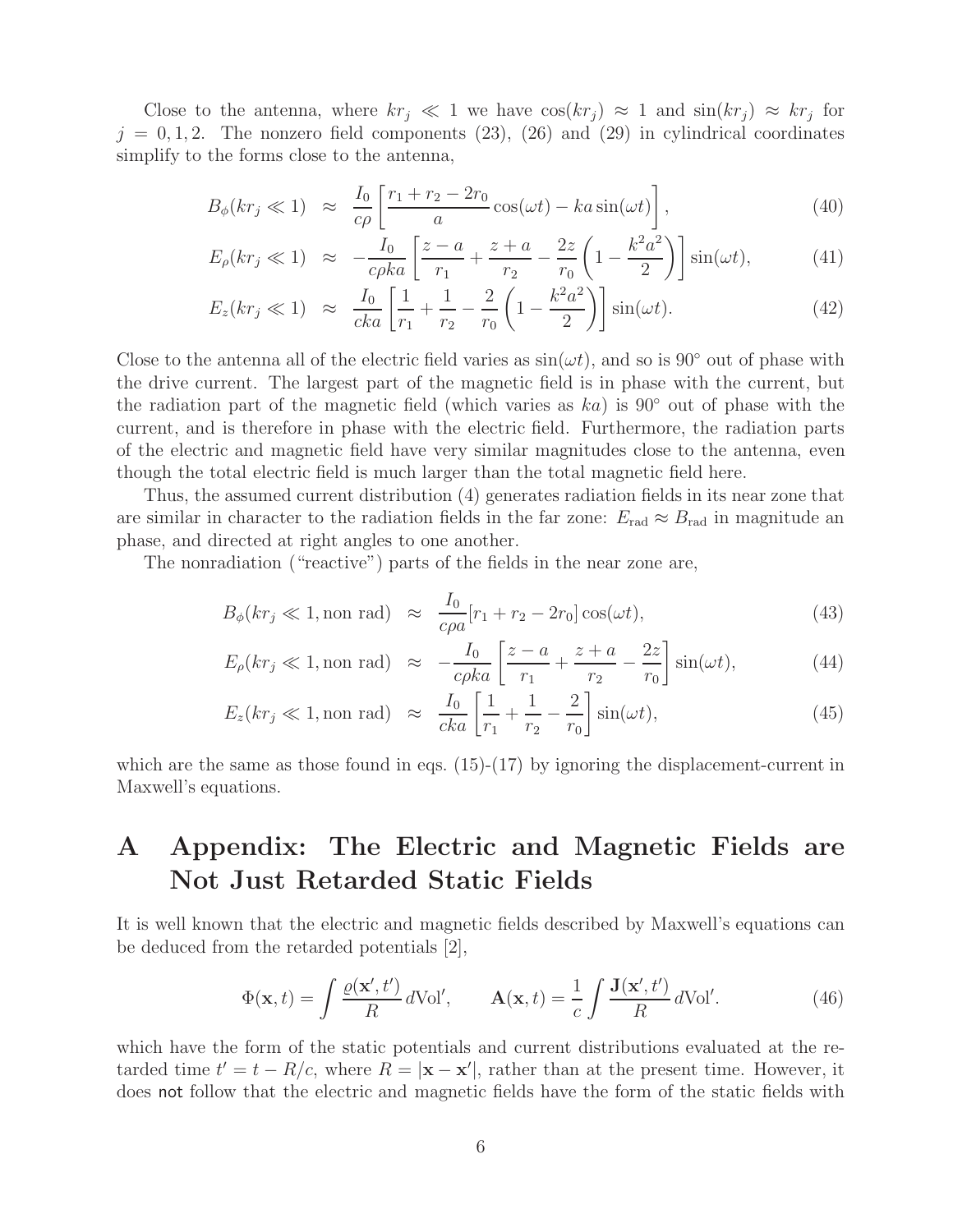the charge and current distributions evaluated at the retarded time. Instead, the fields can be calculated from the charge and current distributions according to,<sup>4</sup>

$$
\mathbf{E} = \int \frac{[\varrho] \,\hat{\mathbf{R}}}{R^2} \, d\text{Vol}' + \frac{1}{c} \int \frac{([\mathbf{J}] \cdot \hat{\mathbf{R}}) \hat{\mathbf{R}} + ([\mathbf{J}] \times \hat{\mathbf{R}}) \times \hat{\mathbf{R}}}{R^2} \, d\text{Vol}' + \frac{1}{c^2} \int \frac{([\mathbf{J}] \times \hat{\mathbf{R}}) \times \hat{\mathbf{R}}}{R} \, d\text{Vol}',\tag{47}
$$

and,

$$
\mathbf{B} = \frac{1}{c} \int \frac{[\mathbf{J}] \times \hat{\mathbf{R}}}{R^2} d\text{Vol}' + \frac{1}{c^2} \int \frac{[\dot{\mathbf{J}}] \times \hat{\mathbf{R}}}{R} d\text{Vol}',\tag{48}
$$

where  $\hat{\mathbf{R}} = \mathbf{R}/R = (\mathbf{x} - \mathbf{x}')$  $\frac{1}{2}$  |**x** − **x**'|, and quantities inside brackets, [...], are evaluated at the retarded time  $t' = t - R/c$ .

If the charge and current distributions are oscillatory with a single angular frequency  $\omega$ , we can write,

$$
\varrho(\mathbf{x},t) = \varrho_0(\mathbf{x})e^{-i\omega t}, \quad \text{and} \quad \mathbf{J}(\mathbf{x},t) = \mathbf{J}_0(\mathbf{x})e^{-i\omega t}.
$$
\n(49)

The oscillatory factor  $e^{-i\omega t}$  when evaluated at the retarded time  $t'=t-R/c$  becomes the waveform  $e^{-i\omega(t'-R/c)} = e^{i(kR-\omega t)}$ , where  $k = \omega/c = 2\pi/\lambda$ . In this case, the electric and magnetic fields can be written as,

$$
\mathbf{E} = \int \frac{\varrho_0 \hat{\mathbf{R}}}{R^2} e^{i(kR - \omega t)} d\text{Vol}' + \frac{1}{c} \int \frac{(\mathbf{J}_0 \cdot \hat{\mathbf{R}}) \hat{\mathbf{R}} + (\mathbf{J}_0 \times \hat{\mathbf{R}}) \times \hat{\mathbf{R}}}{R^2} e^{i(kR - \omega t)} d\text{Vol}'
$$

$$
- \frac{ik}{c} \int \frac{(\mathbf{J}_0 \times \hat{\mathbf{R}}) \times \hat{\mathbf{R}}}{R} e^{i(kR - \omega t)} d\text{Vol}', \tag{50}
$$

and,

$$
\mathbf{B} = \frac{1}{c} \int \frac{\mathbf{J}_0 \times \hat{\mathbf{R}}}{R^2} e^{i(kR - \omega t)} d\text{Vol}' - \frac{ik}{c} \int \frac{\mathbf{J}_0 \times \hat{\mathbf{R}}}{R} e^{i(kR - \omega t)} d\text{Vol}',\tag{51}
$$

The first term of eqs. (47) and (50) could be called the retarded Coulomb field, and the first term of eqs. (48) and (51) could be called the retarded Biot-Savart field. Both of these terms vary as the inverse square of the distance between the source and observer, and so they are important in the near zone and negligible in the far zone.

It is perhaps surprising that the electric field has a second term that varies inversely with the square of the distance, and which is due to the current distribution rather than the charge distribution.<sup>5</sup> This term is an indirect effect of Maxwell's "displacement current", and in examples such as the present it makes a significant contribution to the difference between the actual near-zone fields and those approximated by neglect of the "displacement current".

The last terms of eqs.  $(47)-(48)$  and  $(50)-(51)$  vary inversely with the distance between the source and observer. These terms are the radiation fields, which are the most significant additions to the fields when the "displacement current" is included in Maxwell's equations.

 ${}^{4}$ Equations (47) and (48) first appeared in [3].

<sup>&</sup>lt;sup>5</sup>The second term of the electric field vanishes for steady currents. See sec. 3 of [4]. While this term is expressed as a function only of the conduction currents, it would be absent if the "displacement current" were not present in Maxwell's equations.